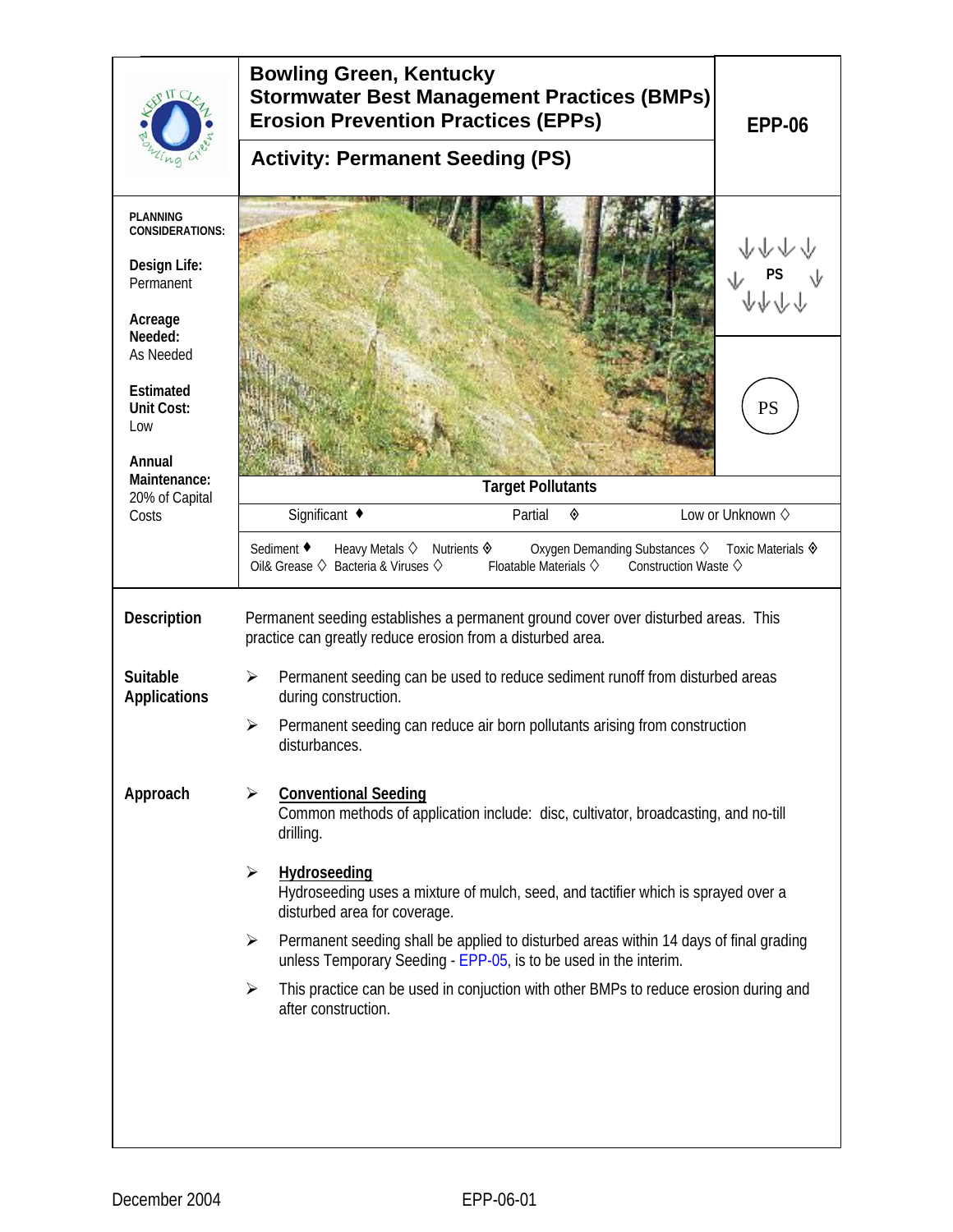|                   | <b>Activity: Permanent Seeding</b><br><b>EPP-06</b>                                                                                                                                                                 |  |  |  |  |
|-------------------|---------------------------------------------------------------------------------------------------------------------------------------------------------------------------------------------------------------------|--|--|--|--|
| Installation      | <b>Conventional Method</b>                                                                                                                                                                                          |  |  |  |  |
| <b>Procedures</b> | Soil material should be capable of supporting permanent vegetation and have at least<br>➤<br>25 % silt and clay to sufficiently hold moisture during establishment.                                                 |  |  |  |  |
|                   | In compacted areas, soil should be loosened to a depth of 6-8 inches.<br>$\blacktriangleright$                                                                                                                      |  |  |  |  |
|                   | The area shall be protected from excess runoff as necessary with diversions or<br>➤<br>berms.                                                                                                                       |  |  |  |  |
|                   | Plant species shall be selected on the basis of quick germination, growth, and time of<br>➤<br>year to be seeded.                                                                                                   |  |  |  |  |
|                   | Fertilizer, lime, seedbed preparation, seed coverage, mulch, and irrigation shall be<br>➤<br>used as necessary to promote early establishment.                                                                      |  |  |  |  |
|                   | Weather conditions should be taken into account when seeding areas. Seeding<br>➤<br>should not take place during or under pending adverse weather conditions.                                                       |  |  |  |  |
|                   | Seeding                                                                                                                                                                                                             |  |  |  |  |
|                   | Soil should be analyzed for fertilizer and lime requirements.<br>➤                                                                                                                                                  |  |  |  |  |
|                   | Prepare seedbed with agricultural ground limestone, at a rate of 1 ton per acre, or as<br>➤<br>determined by soil testing.                                                                                          |  |  |  |  |
|                   | Use a 10-10-10 fertilizer shall be applied at a rate of 800 lbs per acre, or as<br>$\blacktriangleright$<br>determined by soil testing.                                                                             |  |  |  |  |
|                   | Work lime and fertilizer into the soil with disk harrow, springthooth harrow or like<br>➤<br>equipment to a depth of 4 inches.                                                                                      |  |  |  |  |
|                   | Protect areas against seed wash-out using surface roughening diversions or terraces.<br>➤                                                                                                                           |  |  |  |  |
|                   | See Table EPP-06-01, Suggested Seeding Rates, on the following page.<br>➤                                                                                                                                           |  |  |  |  |
|                   | Apply mulch as specified in EPP-10.<br>➤                                                                                                                                                                            |  |  |  |  |
|                   | Hydroseeding                                                                                                                                                                                                        |  |  |  |  |
|                   | A practice of applying a hydraulic spray that seeds, fertilizes and tacks in a single step.                                                                                                                         |  |  |  |  |
|                   | Prepare a homogenous mixture in a slurry tank: Seed (inoculated if needed), fertilizer,<br>➤<br>wood cellulose or wood pulp fiber mulch, and water. (Ordinary mulch is not suitable<br>for hydroseeding).           |  |  |  |  |
|                   | Apply within one hour after mixture is prepared. The application rate should be<br>$\blacktriangleright$<br>approximately 35 lbs per 1000 sq ft.                                                                    |  |  |  |  |
|                   | Spray in two, orthogonal directions (i.e. north/south and east/west) for an even<br>$\blacktriangleright$<br>distribution of the hydroseed mixture.                                                                 |  |  |  |  |
|                   | A straw mulch can be applied after hydroseeding at a rate of 100 lbs per 1000 sq. ft.<br>➤                                                                                                                          |  |  |  |  |
| Maintenance       | Water soil until the grass is firmly established, especially if seedlings are made late in<br>➤<br>the planting season.                                                                                             |  |  |  |  |
|                   | Inspect all seeded areas for failures and make necessary repairs.<br>$\blacktriangleright$                                                                                                                          |  |  |  |  |
|                   | If stand is inadequate (less than 80% coverage) overseed, fertilize, using half of the<br>$\blacktriangleright$<br>original rates.                                                                                  |  |  |  |  |
|                   | If stand is more than 60% damaged, reestablish following original seedbed<br>➤<br>preparation methods, seeding and mulching recommendation and apply lime and<br>fertilizer as needed according to a new soil test. |  |  |  |  |
|                   |                                                                                                                                                                                                                     |  |  |  |  |

٦